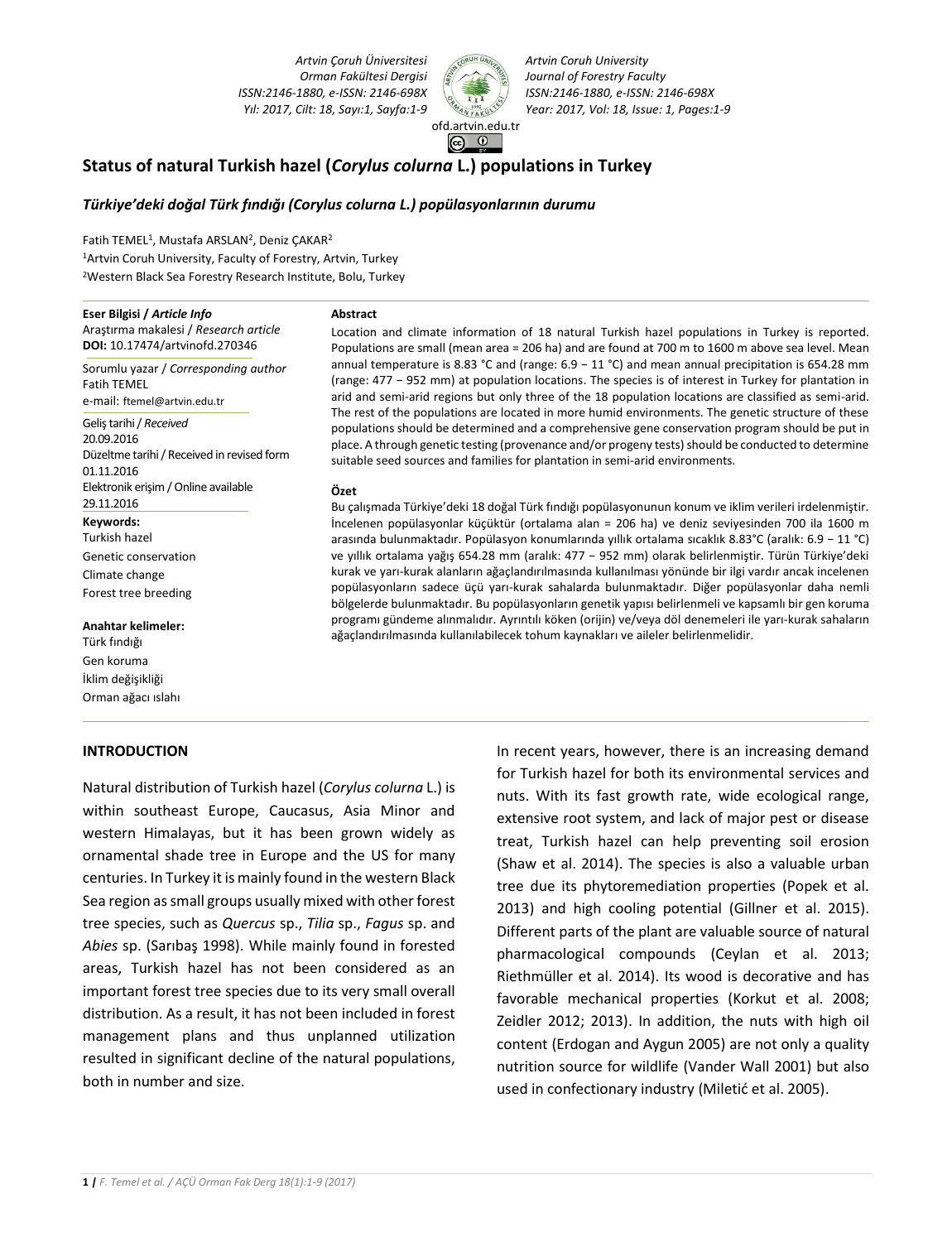While there is an increased interest for Turkish hazel in Turkey, information on its current distribution is not complete. Information comes either from botanical reports or from descriptive studies of Turkish hazel populations. A total of 14 natural populations (three of which are designated protected areas) were described in the last two decades by Genç et al. (1998), Arslan (2005), Polat (2014), Polat and Güney (2015), and Ayan et al. (2016). There are, however, reports of other natural populations in botanical records and by local people. Therefore, information on rest of Turkish hazel distribution is sparse, not well documented or outdated. This is also the case other wild *Corylus* species because nearly all research and conservation efforts are focused on conserving cultivated forms of *Corylus avellana* (Molnar 2011). Therefore documentation and description of natural Turkish hazel populations is essential for their conservation especially in the presence of anthropogenic pressure and unplanned utilization.

Polat (2014) suggests that Turkish hazel may be a suitable species in erosion control efforts in Turkey. In the presence of climate change most of land subject to erosion control efforts will be drier sties (Nearing et al. 2004). Therefore climatic characterization of natural Turkish hazel population locations is of interest. Thus, the goals of this study are (1) to document present Turkish hazel populations in Turkey and (2) to examine climatic conditions at the population locations for their suitability in reforestation of semi-arid and/or degraded landscapes.

## **METHODS**

Natural populations of Turkish hazel in Turkey were located based on botanical records, literature and information gathered from field foresters and local people. Each site reportedly having a Turkish hazel population was visited and periphery geographic coordinates, elevation and aspect were recorded using a Garmin® GPS receiver (Olathe, KS, USA). Approximate area covered by each population was measured on Google **Earth** Earth **Pro** [\(http://www.google.com/earth/download/gep/agree.ht](http://www.google.com/earth/download/gep/agree.html) [ml\)](http://www.google.com/earth/download/gep/agree.html) using the peripheral trees.

In order to determine climate type at each population location climate data were extracted from WorldClim (Hijmans et al. 2005). WorldClim is interpolated climate surfaces for global land areas at a spatial resolution of 1 km<sup>2</sup> and provides monthly mean, minimum and maximum temperatures and precipitation for given geographic coordinates. Data extraction was based on approximate center coordinates of each population.

Climate type at each population location was determined by both Erinç (1965) Aridity Index (EAI, Equation 1) and Thornthwaite (1948) Climate Classification (TCC, Equation 2) methods. Both methods are based on precipitation and temperature but Thornthwaite's method also takes potential evapotranspiration into account (Thornthwaite and Mather 1957).

$$
I_m = \frac{P}{T_{om}},
$$
 Eq. (1)

where  $I_m$  is aridity index, P is total annual precipitation (mm), and  $T_{om}$  is annual mean maximum temperature  $(^{\circ}C)$ .

TCC index is calculated as  
\n
$$
I_m = \frac{100s - 60d}{n},
$$
\nEq. (2)

where  $I_m$  is the index value, *s* is the annual water surplus (mm),  $d$  is the annual water deficit (mm), and  $n$  is the annual potential evapotranspiration. Climate types based on  $I_m$  values for both methods are given in table 1.

**Table 1** Climate types based on index  $(I_m)$  values for Erinç and Thornthwaite methods.

| Erinc     |                  | Thornthwaite |                      |  |
|-----------|------------------|--------------|----------------------|--|
| $I_m$     | Climate type     | $l_m$        | Climate type         |  |
| > 55      | Very humid       | >100         | Very humid           |  |
| $43 - 55$ | Humid            | $100 - 20$   | Humid                |  |
| $37 - 43$ | Semi-humid-Humid | $20 - 0$     | Semi-humid           |  |
| $23 - 37$ | Semi-humid       | $0 - -20$    | Semi-humid-Semi-arid |  |
| $8 - 23$  | Semi-arid        | $-20 - -40$  | Semi-arid            |  |
| < 8       | Arid             | <-40         | Arid                 |  |

# **RESULTS**

In addition to 14 Turkish hazel populations that have been recently described in the literature, four populations have been located based on botanical records (Table 2).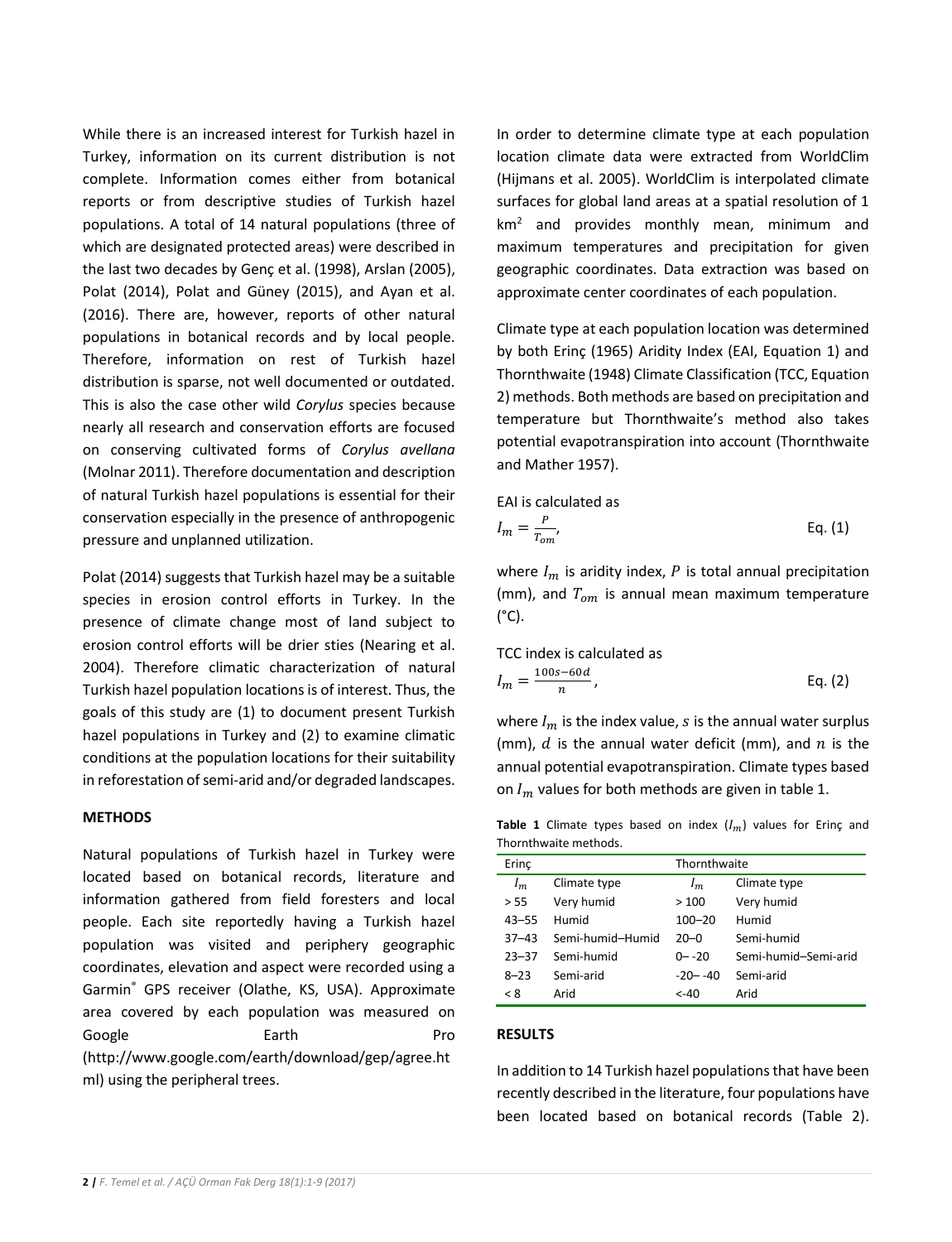Majority of the Turkish hazel's natural distribution in Turkey is in the Western Black Sea region (in Bolu, Düzce, Kastamonu, Karabük and Sinop provinces), forming an arc-like shape over the northwest (Fig. 1). Except for Oğuzlar population, within population elevation range is less than 200 m, but elevation ranges from 702 m to 1,598 m among populations.

The populations are found on southerly and northerly aspects almost equally, and their size ranges from 10 ha to 1,166 ha (Table 2). Average mean annual temperature and average annual precipitation are 8.83 °C (range: 6.9 − 11 °C) and 654.28 mm (range: 477 − 952 mm), respectively. Both EAI and TCC provided similar climate types for population locations ranging from semi-arid to very humid (Table 3).



**Figure 1** Locations of natural Turkish hazel (*Corylus colurna*) populations in Turkey (see Table 2 for population numbers).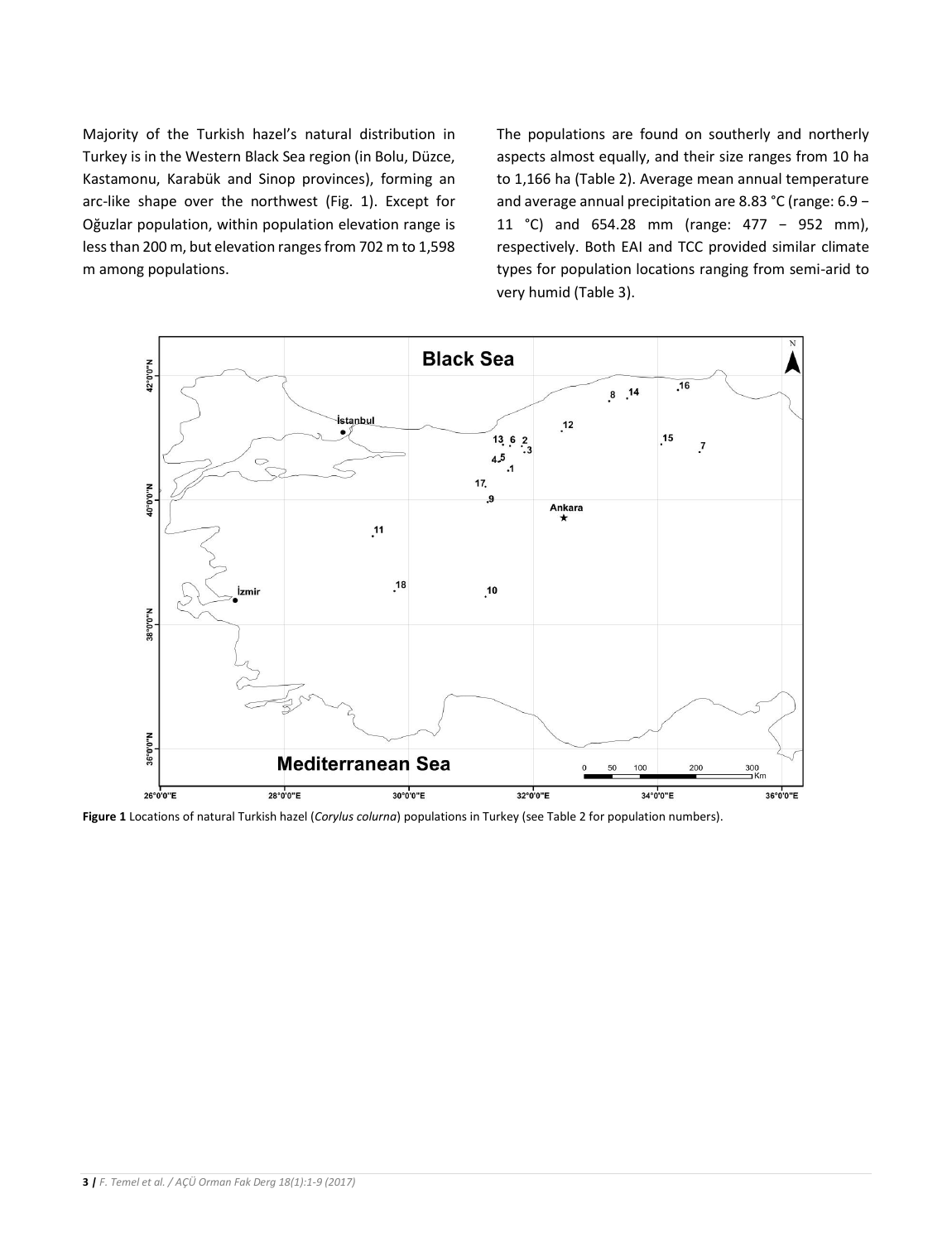| No | Population                | Province       | Township   | Forest Management <sup>1</sup> | North to south coordinate | West to east coordinate | Elevation range | Status <sup>2</sup> |
|----|---------------------------|----------------|------------|--------------------------------|---------------------------|-------------------------|-----------------|---------------------|
|    |                           |                |            |                                | range $(N)$               | range $(E)$             | (m)             |                     |
| 1  | Seben <sup>3</sup>        | Bolu           | Seben      | Bolu-Seben-Seben               | 40.47885-40.46174         | 31.59979-31.59126       | 1101-1282       | <b>NS</b>           |
| 2  | Merkeşler <sup>3</sup>    | Bolu           | Bolu       | Bolu-Bolu-Cele                 | 40.87300-40.85823         | 31.80365-31.82502       | 702-893         | <b>NS</b>           |
| 3  | Muratlar <sup>3</sup>     | Bolu           | Bolu       | Bolu-Bolu-Sazakici             | 40.77242-40.76686         | 31.85116-31.86536       | 808-891         | <b>NS</b>           |
| 4  | Pelitcik <sup>3</sup>     | Bolu           | Bolu       | Bolu-Bolu-Belkaraağaç          | 40.63139-40.61210         | 31.45960-31.47442       | 1025-1256       | <b>NS</b>           |
| 5. | G.Felakettin <sup>3</sup> | Bolu           | Bolu       | Bolu-Bolu-Belkaraağac          | 40.61985-40.61347         | 31.42326-31.44245       | 1025-1256       | <b>NS</b>           |
| 6  | Kale <sup>3</sup>         | Bolu           | Bolu       | Bolu-Bolu-Kale                 | 40.87515-40.87155         | 31.62031-31.62864       | 1223-1344       | <b>NPA</b>          |
|    | Oğuzlar <sup>3</sup>      | Corum          | Oğuzlar    | Amasya-İskilip-Oğuzlar         | 40.78008-40.76318         | 34.66620-34.68140       | 884-1403        | <b>GCF</b>          |
| 8  | Pinarbaşı $3$             | Kastamonu      | Pinarbaşı  | Kastamonu-Pinarbaşı-Kurtgirmez | 41.59443-41.59054         | 33.21830-33.22283       | 1063-1120       | <b>NS</b>           |
| 9  | Catacık                   | Eskişehir      | Mihalicçik | Eskişehir-Mihalıcçık-Çatacık   | 39.97614-39.96756         | 31.26485-31.27012       | 1098-1223       | <b>NS</b>           |
| 10 | Dereçine <sup>4</sup>     | Afyonkarahisar | Sultandağı | Eskişehir-Afyonkarahisar-Çay   | 38.44960-38.44374         | 31.22824-31.23966       | 1573-1722       | <b>GCF</b>          |
| 11 | Budağan <sup>5</sup>      | Kütahya        | Tavşanlı   | Kütahya-Tavşanlı-Tavşanlı      | 39.42922-39.41689         | 29.41806-29.42671       | 1416-1598       | <b>NS</b>           |
| 12 | Yenice <sup>3</sup>       | Karabük        | Yenice     | Zonguldak-Yenice-Kavaklı       | 41.16619-41.10973         | 32.40218-32.47995       | 1104-1439       | <b>NS</b>           |
| 13 | Yığılca                   | Düzce          | Yığılca    | Bolu-Yığılca-Boğabeli          | 40.89215-40.89208         | 31.51209-31.51342       | 1357-1360       | <b>NS</b>           |
| 14 | Ağlı <sup>6</sup>         | Kastamonu      | Ağlı       | Kastamonu-Küre-Ağlı            | 41.64092-41.62802         | 33.50961-33.51842       | 1151-1326       | <b>NS</b>           |
| 15 | Tosya                     | Kastamonu      | Tosya      | Kastamonu-Tosya-Yesilgöl       | 40.91296-40.89668         | 34.04393-34.06040       | 944-1147        | <b>NS</b>           |
| 16 | Türkeli                   | Sinop          | Türkeli    | Kastamonu-Türkeli-Catak        | 41.77470-41.76948         | 34.32656-34.33597       | 1174-1191       | <b>NS</b>           |
| 17 | Nallıhan <sup>3</sup>     | Ankara         | Nallıhan   | Ankara-Nallıhan-Erenler        | 40.21677-40.21546         | 31.23133-31.23523       | 1446-1561       | <b>NS</b>           |
| 18 | Sivaslı <sup>7</sup>      | Uşak           | Sivaslı    | Denizli-Usak-Sivaslı           | 38.54090-38.53758         | 29.76527-29.77040       | 1390-1619       | <b>NS</b>           |

#### **Table 2** Locations of natural *Corylus colurna* populations in Turkey.

Regional Forest Directorate–Forest Management Directorate–Forest Management Unit.

NS: Natural stand, NPA: Nature protection area, GCF: Gene conservation forest.

Arslan (2005).

Genç et al. (1998).

Polat (2014).

Ayan et al. (2016).

Polat and Güney (2015)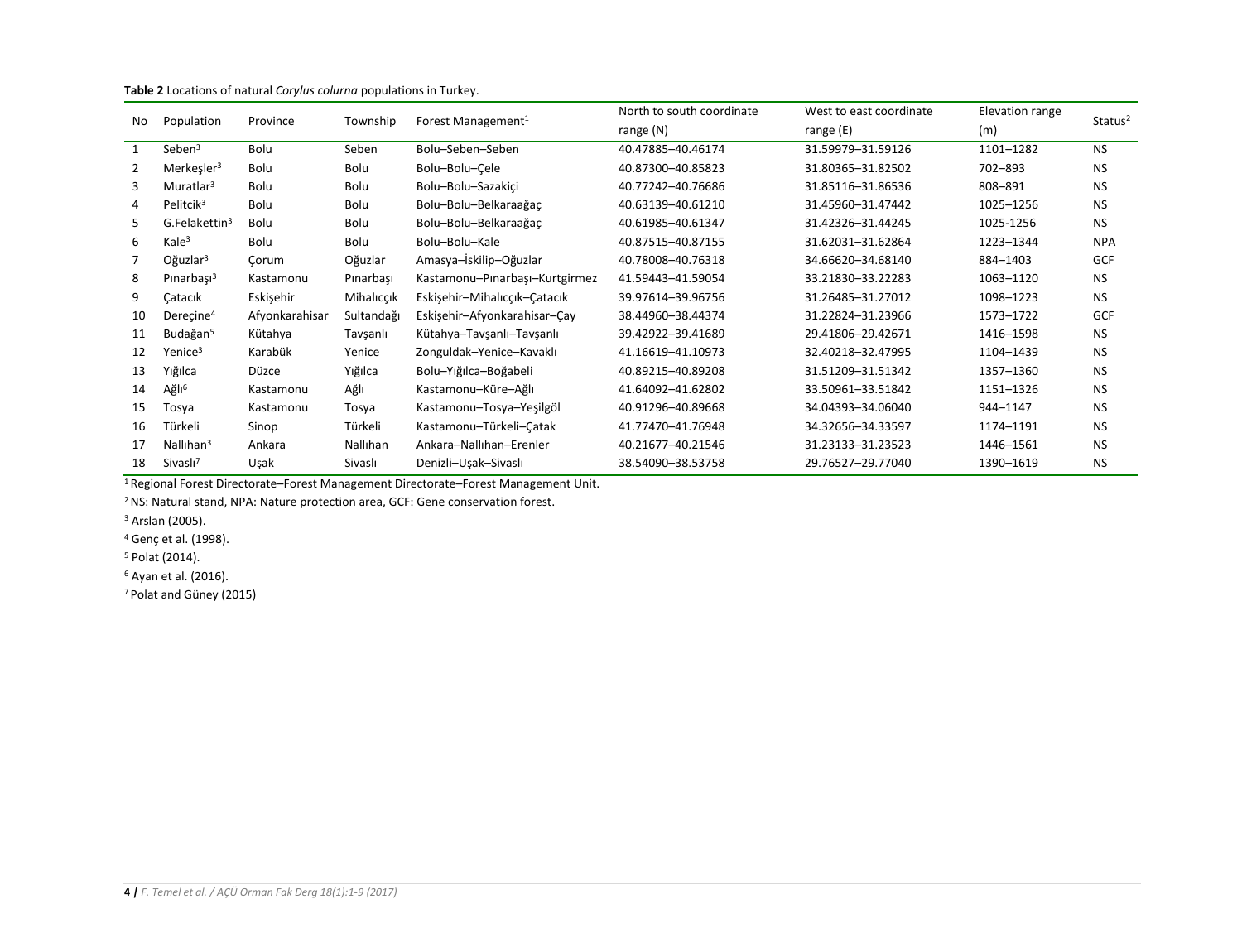| No             | Population   | Approximate<br>area (ha) | Annual mean   | Annual        |                  |                           |                  |                           |        |
|----------------|--------------|--------------------------|---------------|---------------|------------------|---------------------------|------------------|---------------------------|--------|
|                |              |                          | temperature   | precipitation | EAI <sup>1</sup> | Climate type based on EAI | TCC <sup>2</sup> | Climate type based on TCC | Aspect |
|                |              |                          | $(^{\circ}C)$ | (mm)          |                  |                           |                  |                           |        |
| 1              | Seben        | 112                      | 9.3           | 596           | 41.53            | Semi-humid - Humid        | $-8.93$          | Semi-humid - Semi-arid    | S      |
| $\overline{2}$ | Merkeşler    | 268                      | 10.7          | 588           | 36.58            | Semi-humid                | $-17.76$         | Semi-humid - Semi-arid    | S      |
| 3              | Muratlar     | 65                       | 11.0          | 568           | 34.49            | Semi-humid                | $-19.78$         | Semi-humid - Semi-arid    | N      |
| 4              | Pelitcik     | 151                      | 9.1           | 634           | 44.70            | Humid                     | $-5.35$          | Semi-humid - Semi-arid    | S      |
| 5              | G.Felakettin | 106                      | 9.7           | 609           | 40.78            | Semi-humid - Humid        | $-10.04$         | Semi-humid - Semi-arid    | S      |
| 6              | Kale         | 43                       | 7.8           | 762           | 61.00            | Very humid                | 16.77            | Semi-humid                | N      |
| 7              | Oğuzlar      | 1,166                    | 9.9           | 477           | 30.66            | Semi-humid                | $-23.54$         | Semi-arid                 | S-SE   |
| 8              | Pinarbaşı    | 52                       | 8.2           | 736           | 56.25            | Very humid                | 9.51             | Semi-humid                | S      |
| 9              | Catacık      | 60                       | 9.8           | 491           | 32.97            | Semi-humid                | $-20.67$         | Semi-arid                 | N      |
| 10             | Derecine     | 112                      | 7.4           | 585           | 45.97            | Humid                     | 2.85             | Semi-humid                | N      |
| 11             | Budağan      | 950                      | 7.7           | 919           | 72.55            | Very humid                | 40.88            | Humid                     | N      |
| 12             | Yenice       | 350                      | 6.9           | 952           | 83.88            | Very humid                | 49.52            | Humid                     | $S-SE$ |
| 13             | Yığılca      | 10                       | 8.7           | 717           | 53.14            | Humid                     | 4.42             | Semi-humid                | N      |
| 14             | Ağlı         | 100                      | 8.2           | 685           | 52.76            | Humid                     | 3.32             | Semi-humid                | S      |
| 15             | Tosya        | 27                       | 9.7           | 496           | 33.48            | Semi-humid                | $-20.82$         | Semi-arid                 | N      |
| 16             | Türkeli      | 30                       | 8.1           | 678           | 54.60            | Humid                     | 3.18             | Semi-humid                | N      |
| 17             | Nallıhan     | 21                       | 7.6           | 632           | 51.00            | Humid                     | 6.22             | Semi-humid                | N      |
| 18             | Sivaslı      | 84                       | 9.1           | 652           | 44.25            | Humid                     | $-0.05$          | Semi-humid - Semi-arid    | N      |
|                | Mean         | 205.94                   | 8.83          | 654.28        |                  |                           |                  |                           |        |

**Table 3** Key environmental details of population locations.

1Erinç's Aridity Index.

.

<sup>2</sup>Thornthwaite's Climate Classification.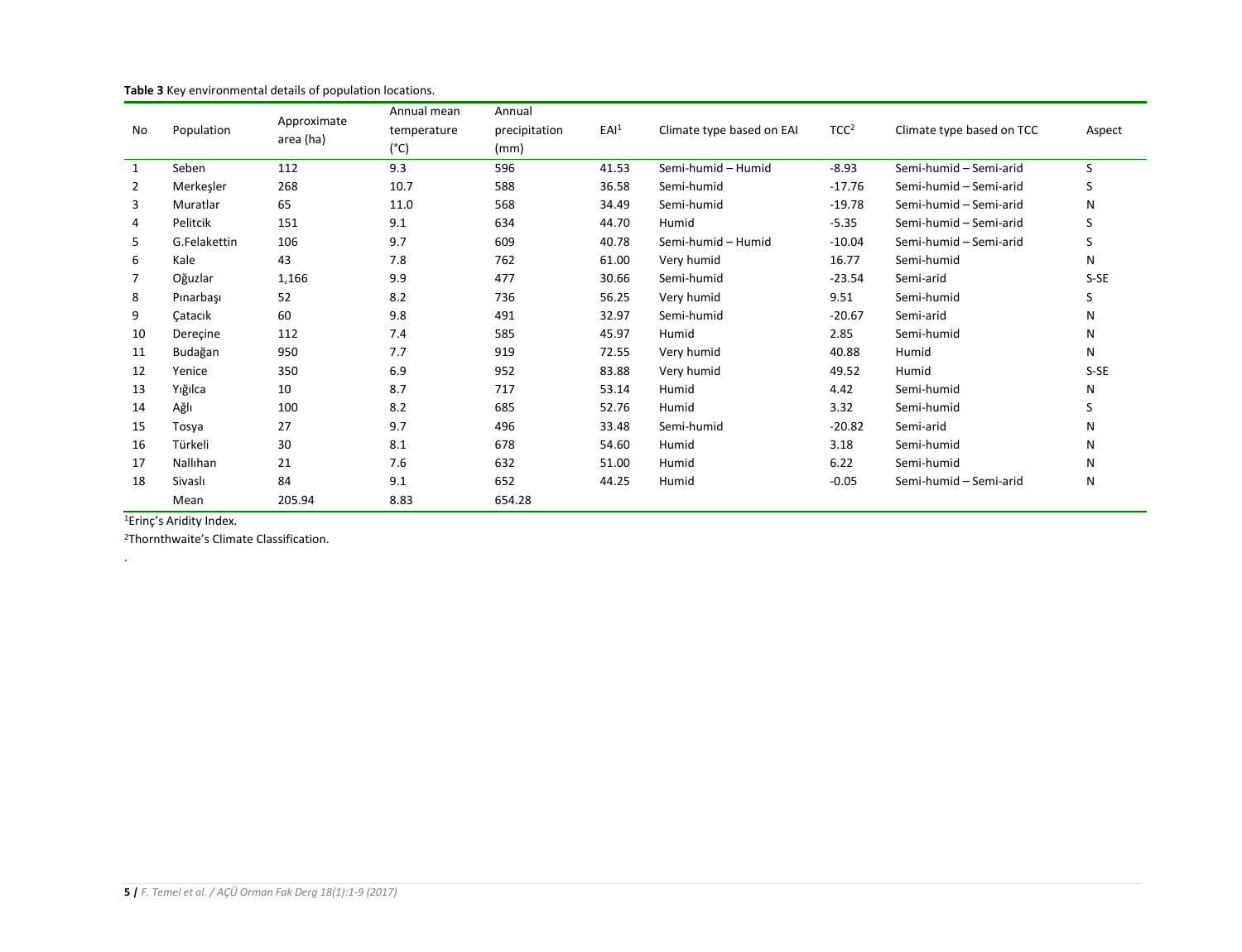# **DISCUSSION**

Information on Turkish hazel's natural distribution in Turkey is sometimes unreliable. For example, presence of the species around Trabzon and Rize in the eastern Black Sea region (Anşin and Özkan 1993) and Kazdağı (Mount Ida) in the west (Polat 2014) were reported but we did not find any Turkish hazel individuals in these regions. This is mainly because information on its distribution is mostly based on botanical records (such as Yaltırık (1982)), where presence of single or very small number of individuals are sufficient. When these individuals are removed from the recorded area, as a result of natural or artificial causes, information becomes obsolete for most conservation purposes. In addition, Turkish hazel is shade intolerant pioneer species and cannot compete with other species in mature mixed stands. In fact the larger populations reported in this study are where Turkish hazel is found in open landscapes (Fig. 2).

Finally, most of the Turkish hazel habitats are owned and managed by the General Directorate of Forestry following management plans updated every 10 years for each management unit. Until 1990's the forests are managed mainly for wood production and broad leaved species with small overall distribution and wood volume such as Turkish hazel are regarded as nuisance in timber production and described as one of "other broad leaved species" in the management plans. Thus, otherwise comprehensive management plans have not kept a record of these species resulting in lack of record and unplanned utilization. The new plans are now ecosystem based with a multipurpose approach and are expected to contain species level information for all tree species in management units (Asan 1990).

Research on flora of Turkey has gained impetus in recent years. As a result, floristic records are updated regularly as new research results are published. Many researchers found individuals or small groups of Turkish hazel. Aydınözü (2008) and Akalın Uruşak et al. (2013) report presence of Turkish hazel individuals near Dereköy and Demirköy in the Eastern Thrace. We identified three populations in Kastamonu province but Demirbaş Özen et al. (2013) reports sporadic individuals from Ağlı towards Black Sea. Similarly, in the close vicinity of Sivaslı

population included in this study, Kargıoğlu (2003) and Semenderoğlu and Aytaç (2012) reported Turkish hazel individuals in Afyon and Kütahya, respectively. These locations were not included in our analyses because number of Turkish hazel trees in these reports is not sufficiently large enough to be considered as population.

One of the main reasons behind the revived interest in Turkish hazel in Turkey is its alleged suitability for plantation in arid or semi-arid regions and for restoration of degraded lands. While the populations investigated in this study are in seemingly diverse environments, none of the locations is arid. Seben, Oğuzlar, Çatacık, Budağan and Tosya populations are more inland and in drier habitats. Microclimatic conditions at these locations are probably favorable for Turkish hazel in these locations. Based on TCC, of the 18 populations investigated in this study, only three are found in semi-arid environments and six are classified as semi-humid – semi-arid (Table 3). According to EAI, the aridity index ranges from semihumid to very humid in the studied population locations. Indeed, in forestry for an area to be considered as arid and semi-arid annual mean precipitation should be less than 300 mm and 600 mm, respectively (Boydak and Çalışkan 2015). The lowest mean annual precipitation is recorded in Oğuzlar with 477 mm, well above aridity threshold. Since there is no Turkish hazel natural population in arid environments, utilization of this species in arid environments can be dismissed. It can probably be planted in semi-arid environments given the seed source is properly selected. Thus, common garden experiments are required to evaluate genetic variation among and within these populations.

Although limited, recent studies indicate presence of considerable amount of variation among natural Turkish hazel populations for germination (Aygun et al. 2008; Arslan 2009; Arslan et al. 2013), fatty acid composition (Erdogan and Aygun 2005), and growth and phenology (Özpay Palazoğlu et al. 2015). These variations reflect macroclimatic diversity in population locations. Among the studied populations only three are protected for gene conservation purposes (Table 2). Since the populations are small, disjunct and separated by long distances there is no core area and thus multiple populations need to be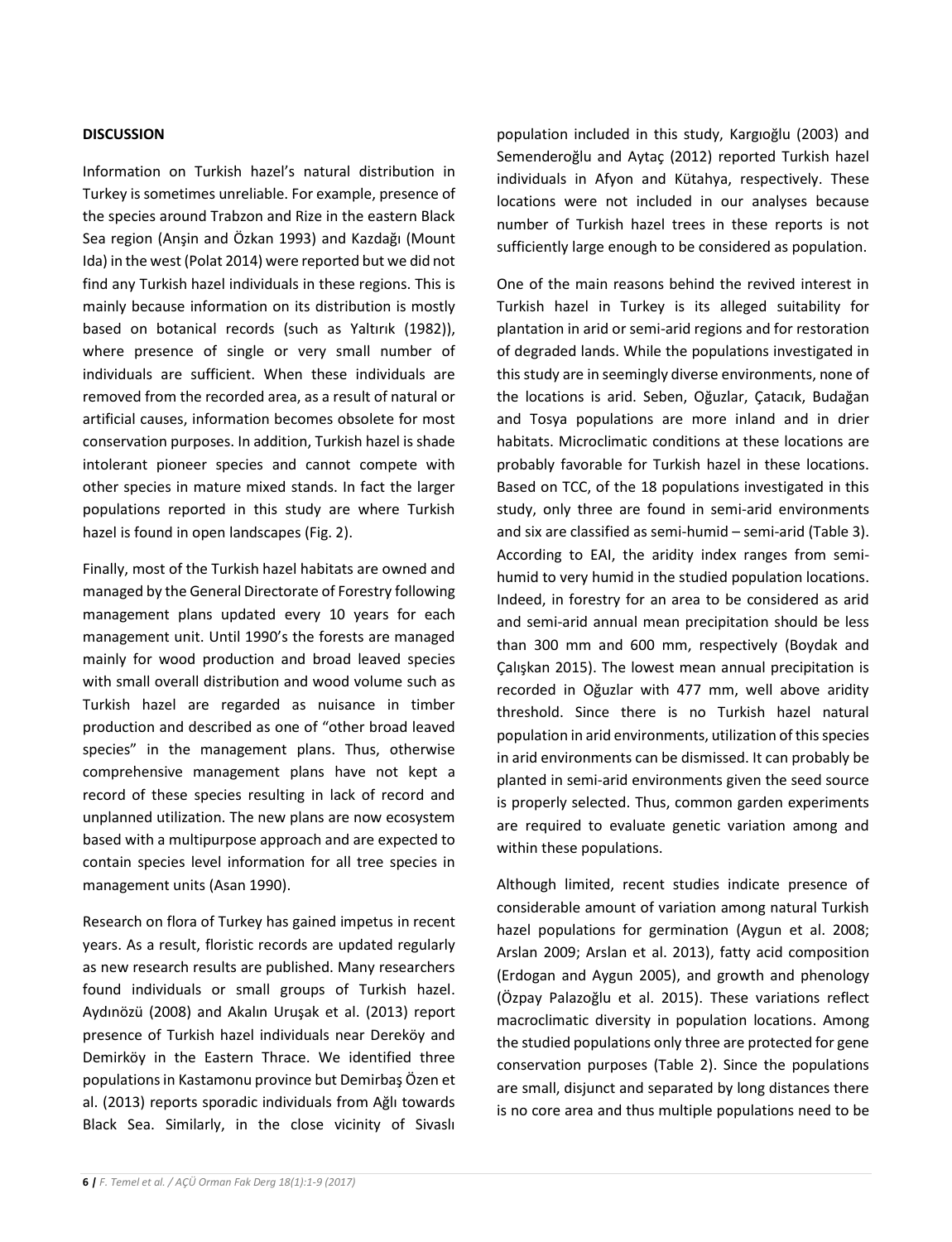preserved in order to conserve genetic inheritance of Turkish hazel (Shepherd and Perrie 2011).

Climate change is a threat for Turkish hazel populations in Turkey. Species with disjunct distribution are more vulnerable to the effects of climate change and their preservation usually require *ex situ* conservation measures (St Clair and Howe 2011). Ability of *Corylus avellana* has been shown to shift distribution in northern

Europe due to heavy nuts and pockets of populations in the presence of climate change (Seppa et al. 2015). There is no information on speed of Turkish hazel's response to climate change and the rate of this response is shaped by genetic variation, migration potential, and phenotypic plasticity (Alfaro et al. 2014). Therefore, immediate assessment of genetic structure of these populations and implementation of a comprehensive gene conservation program are essential.



**Figure 2** A Turkish hazel (*Corylus colurna*) tree in Çatacık population (population 9) in open landscape.

## **CONCLUSIONS**

Current distribution of Turkish hazel (*Corylus colurna*) in Turkey is within the north-west region of the country. A total of 18 small disjunct populations were identified. While most of the population locations are humid, none is arid. Therefore, Turkish hazel's rehabilitation potential of degraded landscapes in arid environments is limited. Due to very small overall distribution and disjunct structure of the natural populations, immediate assessment of genetic variation and rapid

implementation of conservation measures are essential for protection of Turkish hazel natural populations in Turkey.

# **ACKNOWLEDGEMENTS**

The authors wish to thank Dr. Halil AKINCI of Artvin Coruh University for extracting climate data.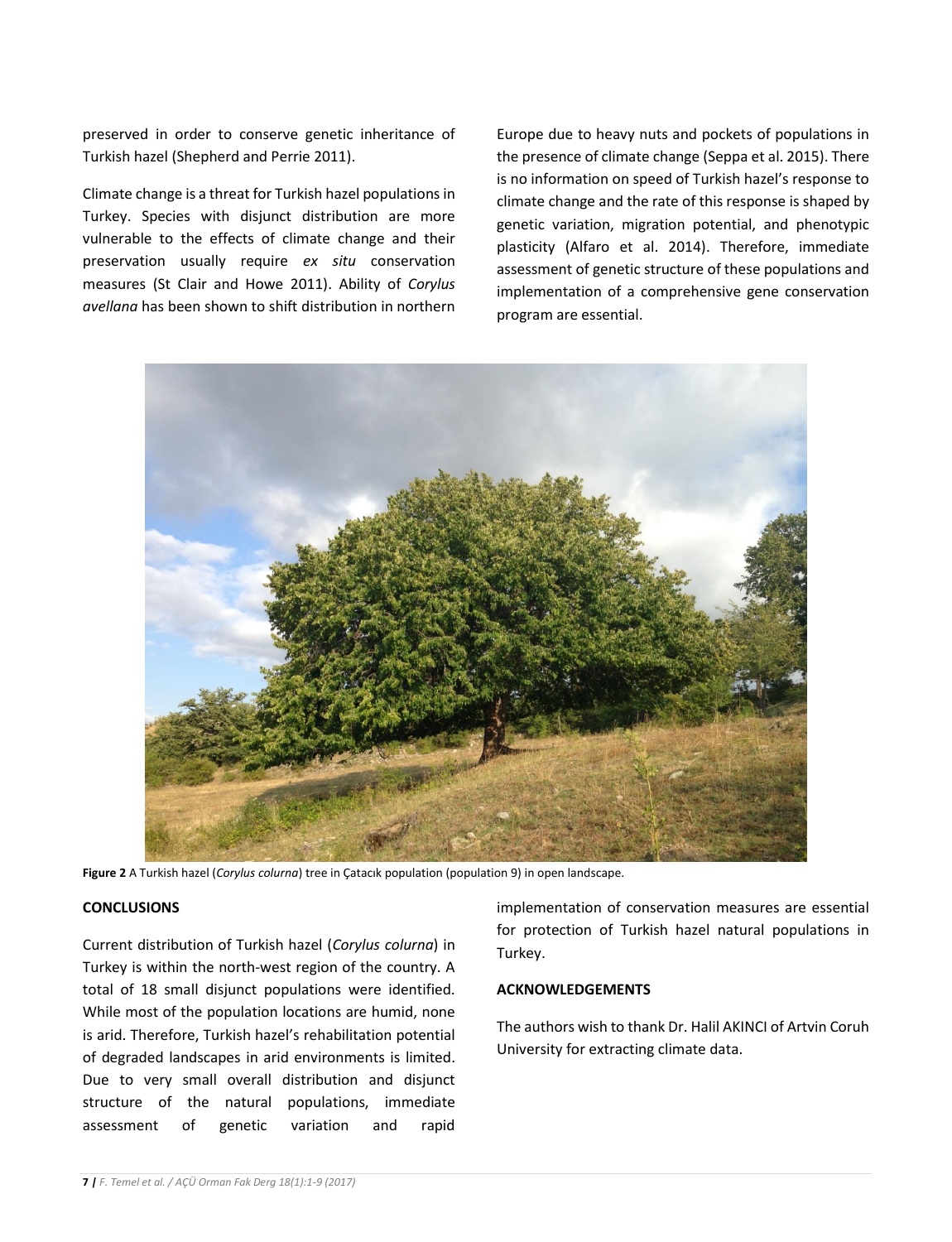#### **REFERENCES**

- Akalın Uruşak E, Özhatay FN, Güler N, Ersoy H, Başak N, Yeşil Y, Oral D, Demirci S (2013) The flora of Yıldız Mountains (Kırklareli) Biosphere Project area. Turkish Journal of Botany 37:225-269
- Alfaro RI, Fady B, Vendramin GG, Dawson IK, Fleming RA, Saenz-Romero C, Lindig-Cisneros RA, Murdock T, Vinceti B, Navarro CM, Skroppa T, Baldinelli G, El-Kassaby YA, Loo J (2014) The role of forest genetic resources in responding to biotic and abiotic factors in the context of anthropogenic climate change. Forest Ecology and Management 333:76-87
- Anşin R, Özkan ZC (1993) Tohumlu Bitkiler (Spermatophyta) Odunsu Taksonlar. Karadeniz Technical University, Trabzon
- Arslan M (2005) Batı Karadeniz Bölgesindeki Türk fındığı (*Corylus colurna* L.) populasyonlarının ekolojik ve silvikültürel yönden incelenmesi. M.Sc. thesis, Abant İzzet Baysal Üniversitesi
- Arslan M (2009) Effect of pretreatment on germination of pericarp removed seeds of Turkish Filbert (*Corylus colurna* L.). Düzce University Journal of Forestry 5:170-178
- Arslan M, Şenel P, Özpay Palazoğlu Z, Çiçek E (2013) Effect of GA<sup>3</sup> application on dormancy breaking and seedling growth of Turkish filbert (*Corylus colurna* L.), an important forest tree species. The Western Black Sea Forestry Research Institute, p 45
- Asan Ü (1990) Orman kaynaklarının çok amaçlı kullanımı ve fonsiyonel planlama. İstanbul Üniversitesi Orman Fakültesi Dergisi B40:67- 84
- Ayan S, Aydınözü D, Yer EN, Ünalan E (2016) Turkish filbert (*Corylus colurna* L.) a new distribution area in Northwestern Anatolia Forests: (Provinces of Müsellimler, Tunuslar in Ağlı, Kastamonu/Turkey). Biological Diversity and Conservation 9:128-135
- Aydınözü D (2008) Avrupa kayını (*Fagus sylvatica*)'nın Yıldız Istranca Dağlarındaki yayılış alanları. İstanbul Üniversitesi Coğrafya Dergisi 17:46-56
- Aygun A, Erdogan V, Bozkurt E (2008) Effect of some pretreatments on seed germination of Turkish hazel (*Corylus colurna* L.). In: Proceedings of VII International Congress on Hazelnut. Tuscia University, Viterbo, Italy, pp 203-206
- Boydak M, Çalışkan S (2015) Afforestation in arid and semi-arid regions. The General Directorate of Combating Desertification and Erosion, p 64
- Ceylan O, Sahin MD, Avaz S (2013) Antibacterial activity of *Corylus colurna* L. (Betulaceae) and *Prunus divaricata* Ledep. subsp. *divaricata* (Rosaceae) from Usak, Turkey. Bulgarian Journal of Agricultural Science 19:1204-1207
- Demirbaş Özen M, Özbek MU, Vural M (2013) Flora of Armutluçayır (Kastamonu/Turkey). Biological Diversity and Conservation 6:22- 31
- Erdogan V, Aygun A (2005) Fatty acid composition and physical properties of Turkish tree hazel nuts. Chemistry of Natural Compounds 41:378-381
- Erinç S (1965) Yağış Müessiriyeti Üzerine Bir Deneme ve Yeni Bir İndis. İstanbul Üniversitesi, Edebiyat Fakültesi, Coğrafya Enstitüsü Yayınları, İstanbul
- Genç M, Güner ŞT, Gülcü S, Fakir H (1998) Afyon-Dereçine Türk fındığı (*Corylus colurna* L.) bükü. Orman ve Av 74:13-19
- Gillner S, Vogt J, Tharang A, Dettmann S, Roloff A (2015) Role of street trees in mitigating effects of heat and drought at highly sealed urban sites. Landscape and Urban Planning 143:33-42
- Hijmans RJ, Cameron SE, Parra JL, Jones PG, Jarvis A (2005) Very high resolution interpolated climate surfaces for global land areas. International Journal of Climatology 25:1965-1978
- Kargıoğlu M (2003) The Flora of Ahırdağı (Afyonkarahisar) and its environs. Turkish Journal of Botany 27:357-381
- Korkut DS, Korkut S, Bekar I, Budakci M, Dilik T, Cakicier N (2008) The effects of heat treatment on the physical properties and surface roughness of Turkish hazel (*Corylus colurna* L.) wood. International Journal of Molecular Sciences 9:1772-1783
- Miletić R, Žikić M, Mitić N, Nikolić R (2005) Pomological characteristics of superior selections of European filbert (*C. avellana* L.) and Turkish hazel (*C. colurna* L.). Genetika 37:103-111
- Molnar TJ (2011) *Corylus*. In: Kole C (ed) Wild Crop Relatives: Genomic and Breeding Resources Forest Trees, Springer Science & Business Media, Berlin, pp 15-48
- Nearing MA, Pruski FF, O'Neal MR (2004) Expected climate change impacts on soil erosion rates: A review. Journal of Soil and Water Conservation 59:43-50
- Özpay Palazoğlu Z, Arslan M, Tosun S (2015) Preservation of Turkish filbert (*Corylus colurna* L.) by ex-situ conservation methods and research of genetic variation in populations in the Western Blacksea Region. The Western Black Sea Forestry Research Institute, p 69
- Polat S (2014) A new distribution area of Turkish filbert (*Corylus colurna*) in Turkey. Marmara Coğrafya Dergisi 29:136-149
- Polat S, Güney Y (2015) A new distribution area of Turkish filbert (*Corylus colurna*) in Turkey. The Journal of Academic Social Science 3:449-460
- Popek R, Gawronska H, Wrochna M, Gawronski SW, Saebo A (2013) Particulate matter on foliage of 13 woody species: Deposition on surfaces and phytostabilisation in waxes - a 3-year study. International Journal of Phytoremediation 15:245-256
- Riethmüller E, Tóth G, Alberti A, Sonati M, Kéry A (2014) Antioxidant activity and phenolic composition of *Corylus colurna*. Natural Product Communications 9:679-682
- Sarıbaş M (1998) Morphological and pallinological researches on *Corylus colurna* L. (Balkan hazelnut) spreading naturally in Turkey. In: Proceedings of The 1st Balkan Botanical Congress. Thessaloniki, Greece, pp 137-140
- Semenderoğlu A, Aytaç AS (2012) The geo-ecological regions and divisions of Mount Murat, west of Turkey. Gaziantep University Journal of Social Sciences 11:1306-1330
- Seppa H, Schurgers G, Miller PA, Bjune AE, Giesecke T, Kuehl N, Renssen H, Salonen JS (2015) Trees tracking a warmer climate: The Holocene range shift of hazel (*Corylus avellana*) in northern Europe. Holocene 25:53-63
- Shaw K, Roy S, Wilson B (2014) *Corylus colurna*. The IUCN Red List of Threatened Species
- Shepherd LD, Perrie LR (2011) Microsatellite DNA analyses of a highly disjunct New Zealand tree reveal strong differentiation and